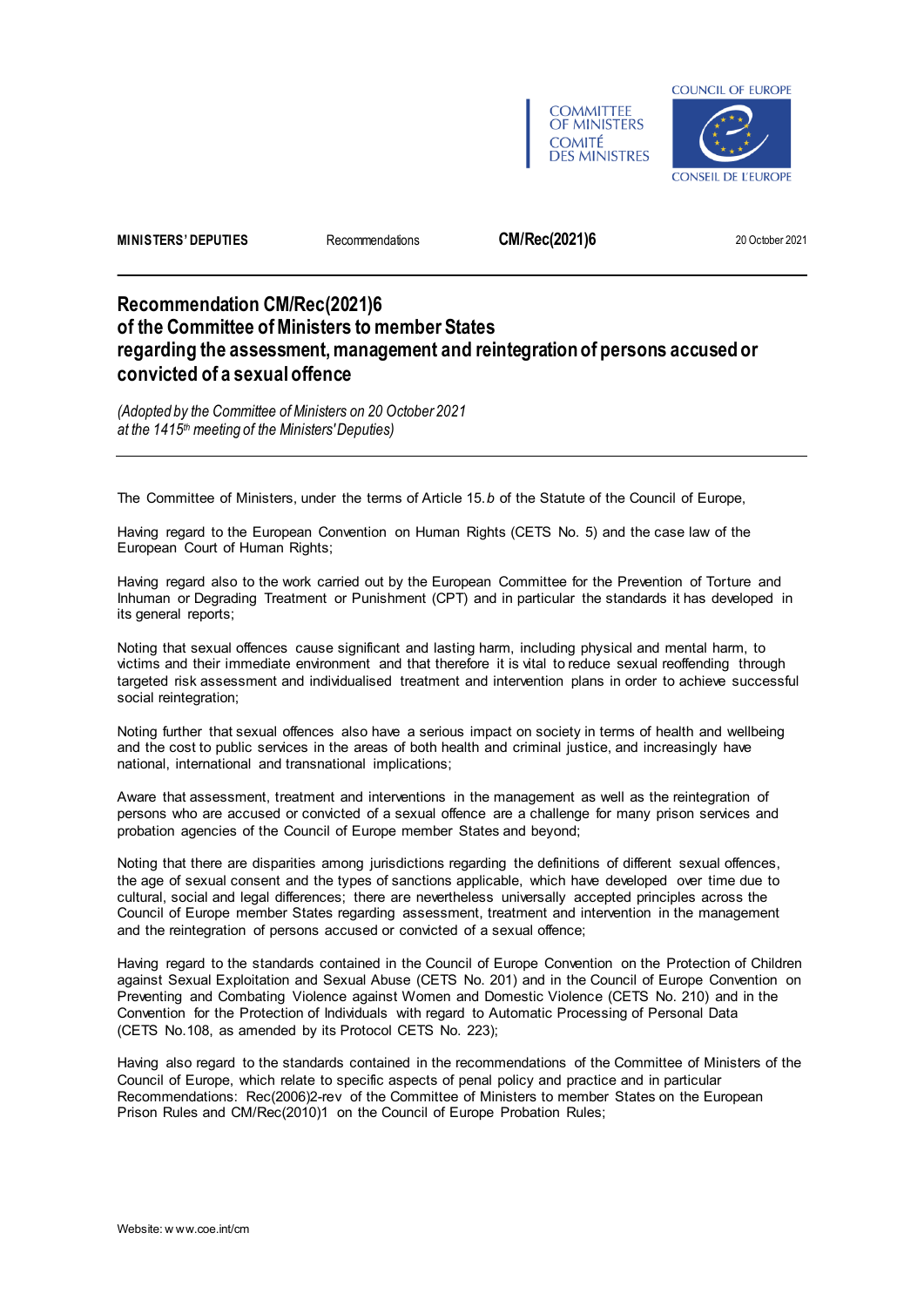Further taking note of the following Recommendations: Rec(97)12 on staff concerned with the implementation of sanctions and measures; Rec(2003)22 on conditional release (parole); Rec(2003)23 on the management by prison administrations of life sentence and other long-term prisoners; Rec(2006)13 on the use of remand in custody, the conditions in which it takes place and the provision of safeguards against abuse; CM/Rec(2012)5 on the European Code of ethics for prison staff; CM/Rec(2014)3 concerning dangerous offenders; CM/Rec(2014)4 on electronic monitoring; CM/Rec(2017)3 on the European Rules on community sanctions and measures; and CM/Rec(2018)8 concerning restorative justice in criminal matters;

Recommends that governments of member States:

be guided in their legislation, policies and practice by the rules contained in the appendix to this recommendation;

- ensure that this recommendation and its explanatory memorandum are translated and disseminated as widely as possible and specifically among judicial authorities, the police, prison services and probation agencies, victim protection agencies and relevant professional organisations and associations.

#### *Appendix to Recommendation CM/Rec(2021)6*

#### **I. SCOPE AND DEFINITIONS**

This recommendation applies only to adults accused or convicted of a sexual offence, including when they are managed in relation to the execution of a sanction or measure imposed following a sexual offence; it does not apply to children accused or convicted of a sexual offence.

#### *Definitions used for the purpose of this recommendation*

*Sexual offence:* any act or behaviour of a sexual nature or intent that is subject to criminal sanctions or measures under national law. A sexual offence may involve physical, emotional or psychological pressure or violence and may be a contact offence (such as rape, or sexual assault, including touching) or a non-contact offence (such as grooming, exhibitionism, voyeurism or creating, downloading or viewing child sexual abuse imagery).

*Accused of a sexual offence***:** a person who has been charged with a sexual offence but has not yet been convicted or sentenced and who may or may not be remanded in custody pending possible conviction.

*Convicted of a sexual offence***:** a person who has been prosecuted and sentenced for a sexual offence.

*Risk*: The likelihood or threat of future commission of a sexual offence or any other offence.

*Risk assessment***:** the formalised process by which risk is assessed by professionals (individuals appropriately trained and qualified to work with persons accused or convicted of a sexual offence): it examines the nature, seriousness and pattern of offences; it identifies the characteristics of the individual, including risk-related and protective factors that may have had an impact on offending behaviour; and it informs appropriate decision-making by the responsible authorities with the aims of facilitating and evaluating their interventions and/or treatment and their management of persons in detention and under probation and reducing the risk of future commission of a sexual offence or any other offence.

**Risk management:** the process of selecting and applying a range of interventions and/or treatment measures in prison and probation settings, including in the post-release period or in the context of preventive supervision, with the aim of reducing the risk of future commission of a sexual offence or any other offence and supporting reintegration into society.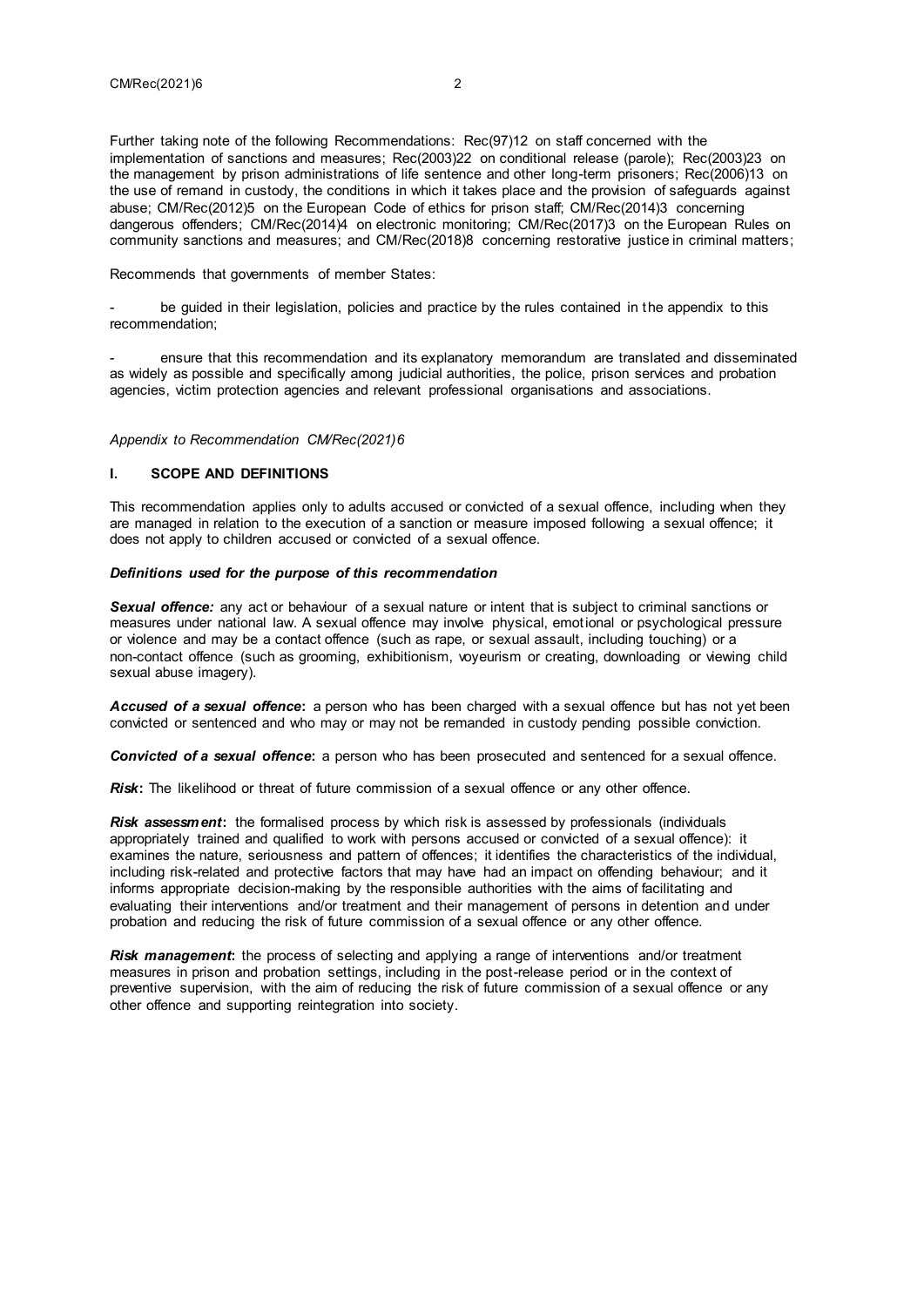*Intervention and/or treatment:* any action taken to support, treat, assist or guide persons accused or convicted of a sexual offence in order to facilitate their cognitive and behavioural change and their social reintegration and prevent them from committing future sexual or any other offences and to help them lead law-abiding lives.

**Prison service:** a public body designated by law to deal with persons remanded in custody or deprived of their liberty in relation to a conviction by a judicial authority.

*Prison:* a facility reserved for holding persons who have been remanded in custody by a judicial authority or who have been deprived of their liberty in relation to their conviction.

**Probation:** a range of activities and interventions, which involve supervision, guidance and assistance aiming at reducing reoffending, facilitating the social inclusion of persons accused or convicted of a sexual offence and contributing to community safety.

**Probation agency:** a body designated by law to implement tasks and responsibilities relating to probation, particularly the management of community sanctions and measures. Depending on the national system, the work of a probation agency may also include providing information and advice to judicial and other deciding authorities to help them reach informed and just decisions; providing guidance and support to persons accused or convicted of a sexual offence, while they are in custody, in order to prepare their release and resettlement; monitoring of and assistance to persons subject to early release; carrying out restorative justice interventions; and offering assistance to victims of crime.

**Sentence plan:** a plan containing the details of the execution of a given sentence (whether or not involving deprivation of liberty), which should be agreed at the start of such execution. It is based on dialogue between a professional and a convicted person and on assessment of individual risks and needs factors. It provides a structure and timeline of the sentence, sets targets to be achieved by the convicted person, lists activities and interventions and/or treatment in order to provide support and assistance with a view to reducing the likelihood of future offending and improve the prospects of rehabilitation and reintegration into society. The sentence plan should be regularly reviewed to adapt it to the progress/regress made by the convicted person while serving their sentences.

## **II. BASIC PRINCIPLES**

1. Prison services and probation agencies should manage and seek to reintegrate persons accused or convicted of a sexual offence in line with the risk they pose and in accordance with the same standards and principles applied to other persons under their responsibility.

2. Positive steps should be taken to meet the distinctive needs of persons accused or convicted of a sexual offence, including their separate accommodation while in prison, where deemed necessary, and special management while in prison and under probation.

3. Preventing and responding to sexual offending are most effective in a multi-disciplinary setting, involving partner agencies and facilitating sharing of information, expertise and resources in order to build a common vision of risk management and effective social reintegration.

4. Offending behaviour should be considered in a comprehensive manner, which takes account of behavioural, social, psychological and health factors.

5. Interventions and treatments should be evidence-based, proportionate and part of a comprehensive approach which helps individuals to address their offending behaviours.

6. Facilitating the co-operation of persons accused or convicted of a sexual offence is central in all aspects of effective reintegration, including risk assessment, risk management, treatment and interventions.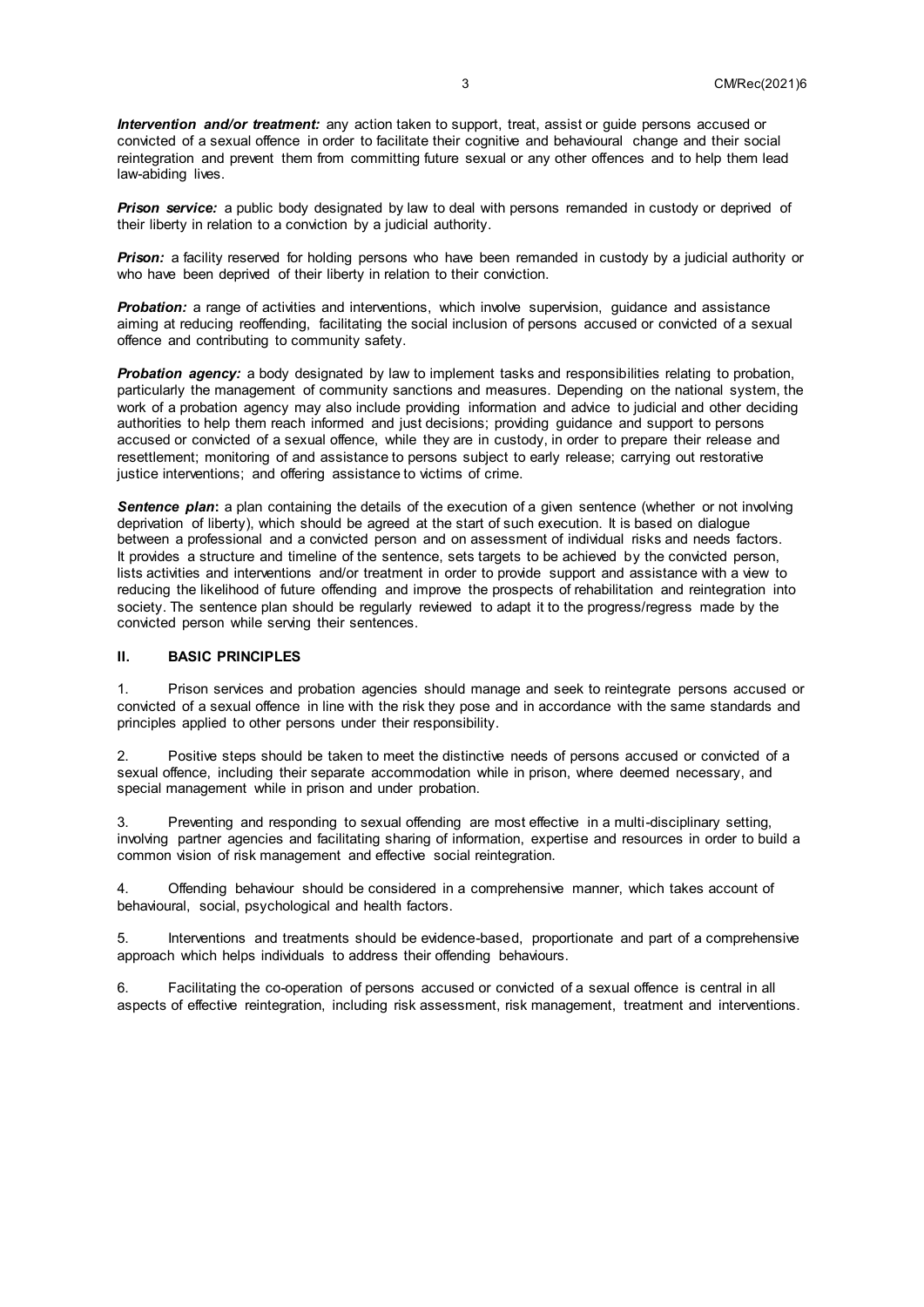7. Individually tailored sentence plans should be agreed at the beginning of the sentence, should continue until the end of the sentence and should be regularly updated. When drafting and implementing the sentence plan, the opinion and the co-operation of the person concerned should be sought, as far as practicable, to create a shared vision for their social reintegration.

8. Agencies managing persons accused or convicted of a sexual offence should work with local communities where appropriate, to facilitate risk management approaches and the social reintegration of individuals.

9. As far as possible, arrangements should be made to avoid disruptions of treatment or interventions, particularly when an accused or convicted person is moved between prison and probation services.

10. International co-operation should be facilitated where appropriate, in conformity with data protection rules and international agreements, with the aim of ensuring public protection while guaranteeing an appropriate level of protection of personal data.

#### **III. RISK AND NEEDS ASSESSMENT**

11. Risk assessment should be carried out as early as possible in the criminal justice process by using identified formal procedure and validated risk assessment tools, in order to inform sentence- and management plans, as well as pre-sentence reports where required by the courts.

12. Risk assessment should be comprehensive and updated regularly as a prerequisite for taking informed decisions regarding the management, interventions and/or treatment of individuals accused or convicted of a sexual offence.

13. Where there are concerns regarding psychiatric disorders, risk assessment should be carried out after taking into account any psychiatric assessment, diagnosis and treatment.

14. Risk assessment professionals should be impartial and objective in providing their assessment.

## **IV. MANAGEMENT, INTERVENTIONS AND TREATMENT IN PRISON**

15. Risk assessment should be conducted or updated upon admission to prison. Where possible and deemed necessary, prisoners accused or convicted of a sexual offence should be accommodated in a separate assessment and referral unit to facilitate this process.

16. If the risk assessment suggests that community sanctions or measures could facilitate rehabilitation and reintegration, a prisoner should be considered, in conformity with national law, for a suspended sentence or early conditional release which may be combined with supervision and may include an obligation to attend interventions or undergo treatment.

17. Where necessary, protective measures should be available to prisoners accused or convicted of a sexual offence where necessary in order to prevent their victimisation and enhance their motivation for change.

18. Persons convicted of a sexual offence should, as part of their sentence plan, be offered access to interventions and/or treatment addressing their offending behaviour, the positive engagement in, and successful completion of which should be considered in early release decisions. Where possible, persons accused of a sexual offence may also consent to benefit from relevant interventions and/or treatment while in detention.

## **V. MANAGEMENT, INTERVENTIONS AND TREATMENT UNDER PROBATION**

19. Sentence plans should be individually tailored. All sentence plans should take into account any restrictions which might be imposed on the person, the services available locally, and should focus on multi-agency co-operation so that the person's compliance with the plan is facilitated as much as possible.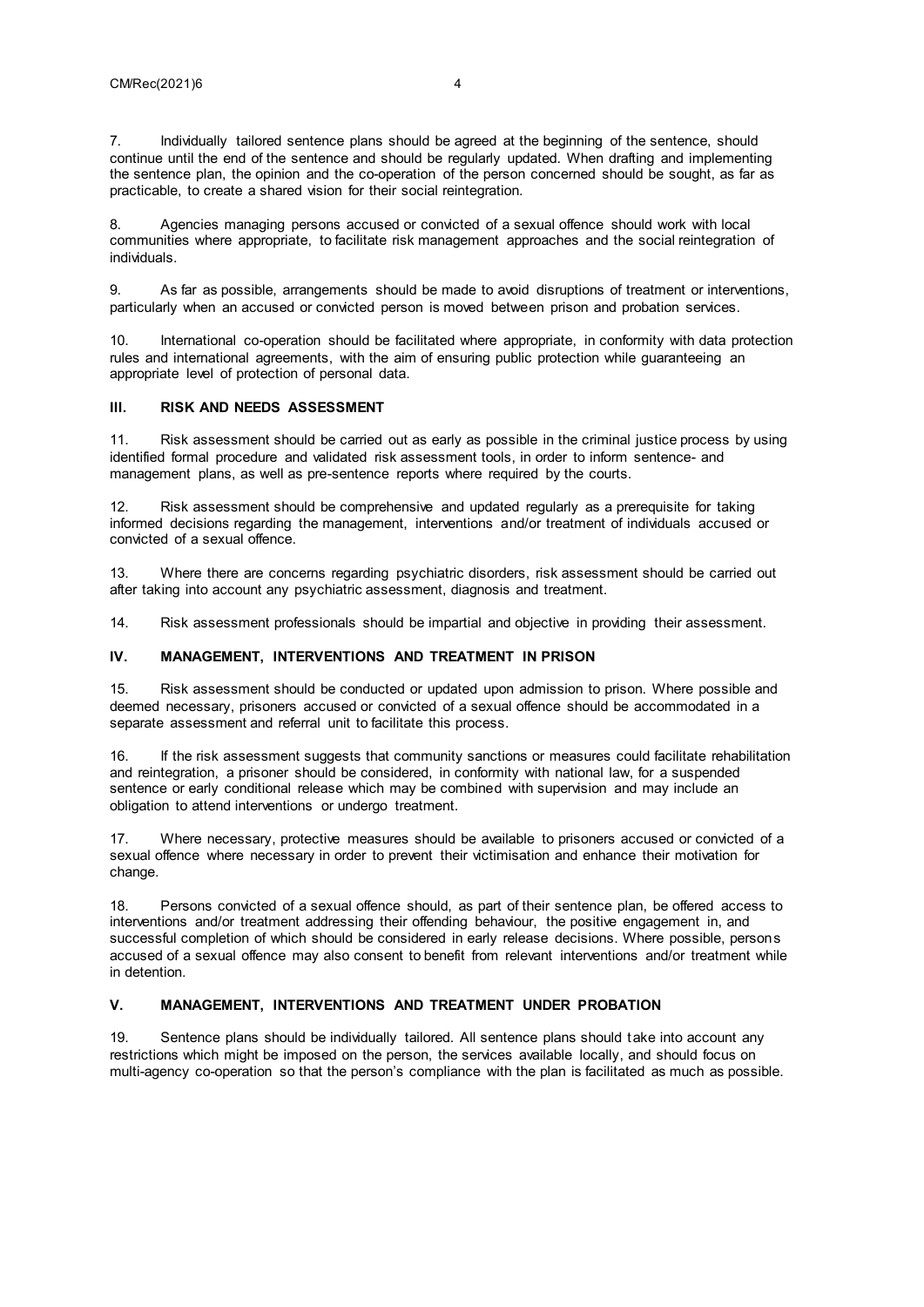20. The probation staff developing an individual's sentence plan should be responsible for ensuring their part of its implementation and should be accountable for it. Probation staff should meet with persons under their care and/or supervision at regular intervals in accordance with their risk and needs.

21. Persons convicted of a sexual offence who are under probation supervision should be offered access to interventions and/or treatment aimed at addressing their offending behaviour and needs.

22. Persons under probation supervision should be informed of requirements and obligations that apply to them during their probationary period, as well as of any restrictions to which they may be subject, and of any subsequent changes.

23. At the end of the period of probation supervision, the sentence plan should be reviewed, if necessary, in relation to any restrictions still in place, or should be finalised, and the records appropriately stored or destroyed in accordance with national law.

#### **VI. DATA COLLECTION, INFORMATION SHARING AND WORK IN PARTNERSHIP**

24. Only relevant data should be processed in relation to a person accused or convicted of a sexual offence and any data processing should be in conformity with the relevant international and national data protection rules.

25. Particular attention should be paid to strictly regulating the processing and sharing of data in the framework of criminal investigations and proceedings, including specific rules on the accountability of the organisations involved.

26. Internal guidelines and a system of effective sanctions should be put in place to combat careless handling or intentional misuse of such data.

27. There should be strictly regulated, periodically reviewed procedures for the storing and destroying of data.

28. In countries where there are registers or community notification schemes related to persons convicted of a sexual offence, the person concerned should be informed of the full extent of these policies. Such persons and the relevant agencies should be informed when someone has received a disclosure about them.

29. There should be bilateral and multilateral information sharing agreements for public protection purposes, in conformity with existing national and international data protection regulations.

#### **VII. VICTIMS AND COMMUNITY SUPPORT**

30. The rights of victims to receive information as to the release of persons convicted of a sexual offence should be established and clarified in national law.

31. Where appropriate, prison services and probation agencies should liaise with other criminal justice agencies as well as with victim support services and other agencies as appropriate, to ensure that the needs of victims are met and in order to avoid continuing victimisation.

Interventions aimed at community support and engagement may be used when appropriate. However they should be approved by the probation agency, and are not a replacement for probation supervision itself.

33. Participation in restorative justice interventions, where available and appropriate, should be facilitated by providing information on the nature, relevance and availability of these interventions.

#### **VIII. STAFF SELECTION AND TRAINING**

34. Recruitment and selection criteria for staff working with persons accused or convicted of a sexual offence should take into consideration personal capacities and professional qualifications of candidates, in order to ensure competency for dealing with such persons.